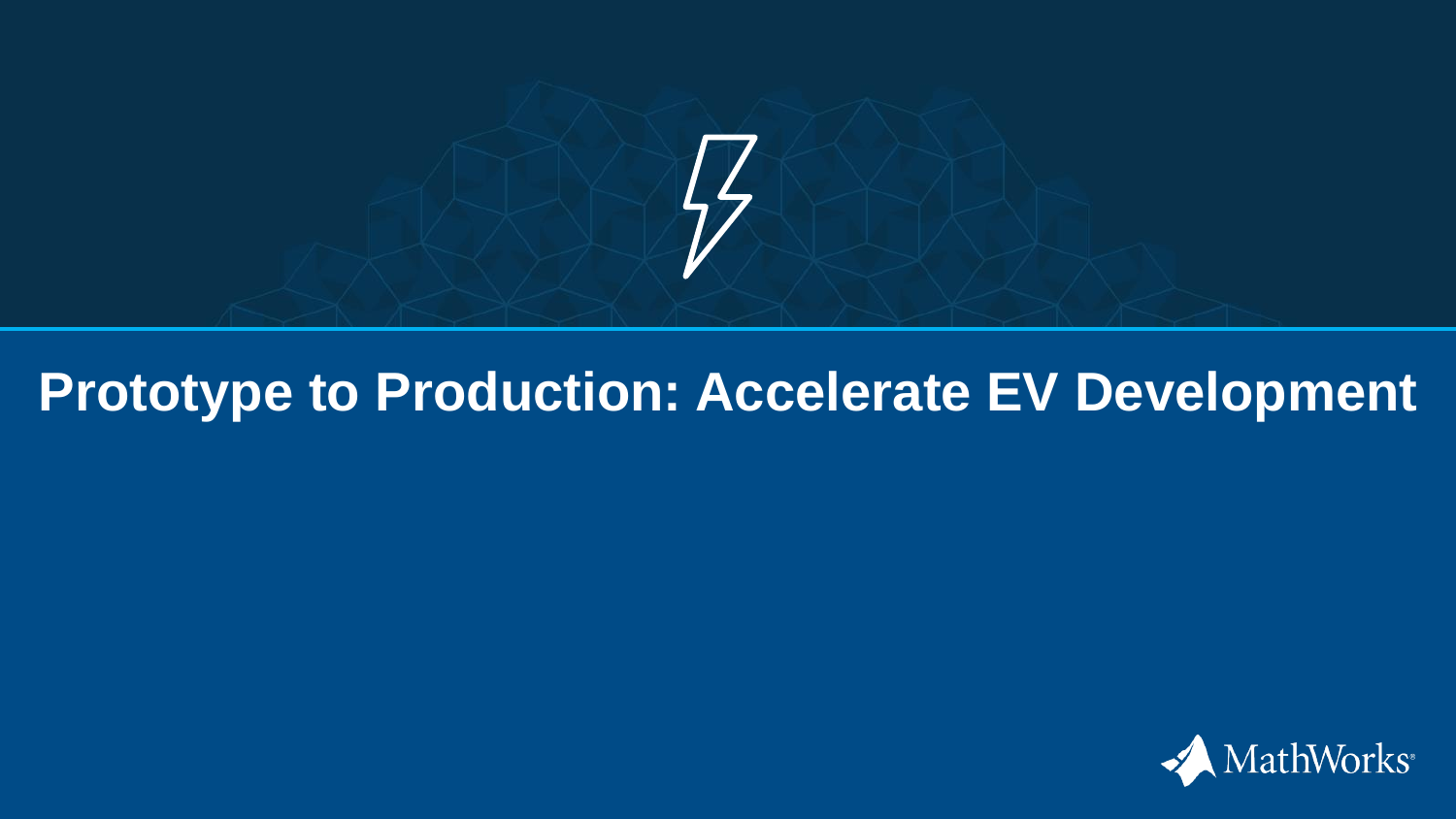

### Challenges and Solutions for Developing EVs

- Is the system optimized?
- How to reuse software?

*Perform tradeoff analysis.*

*Develop models rather than code.*

■ How to quickly test prototype algorithms?

*Automatically generate code.*

■ How to use data efficiently and effectively?

*Explore data to extract events and build models.*

■ How to meet ISO 26262?

*Use qualified tools.*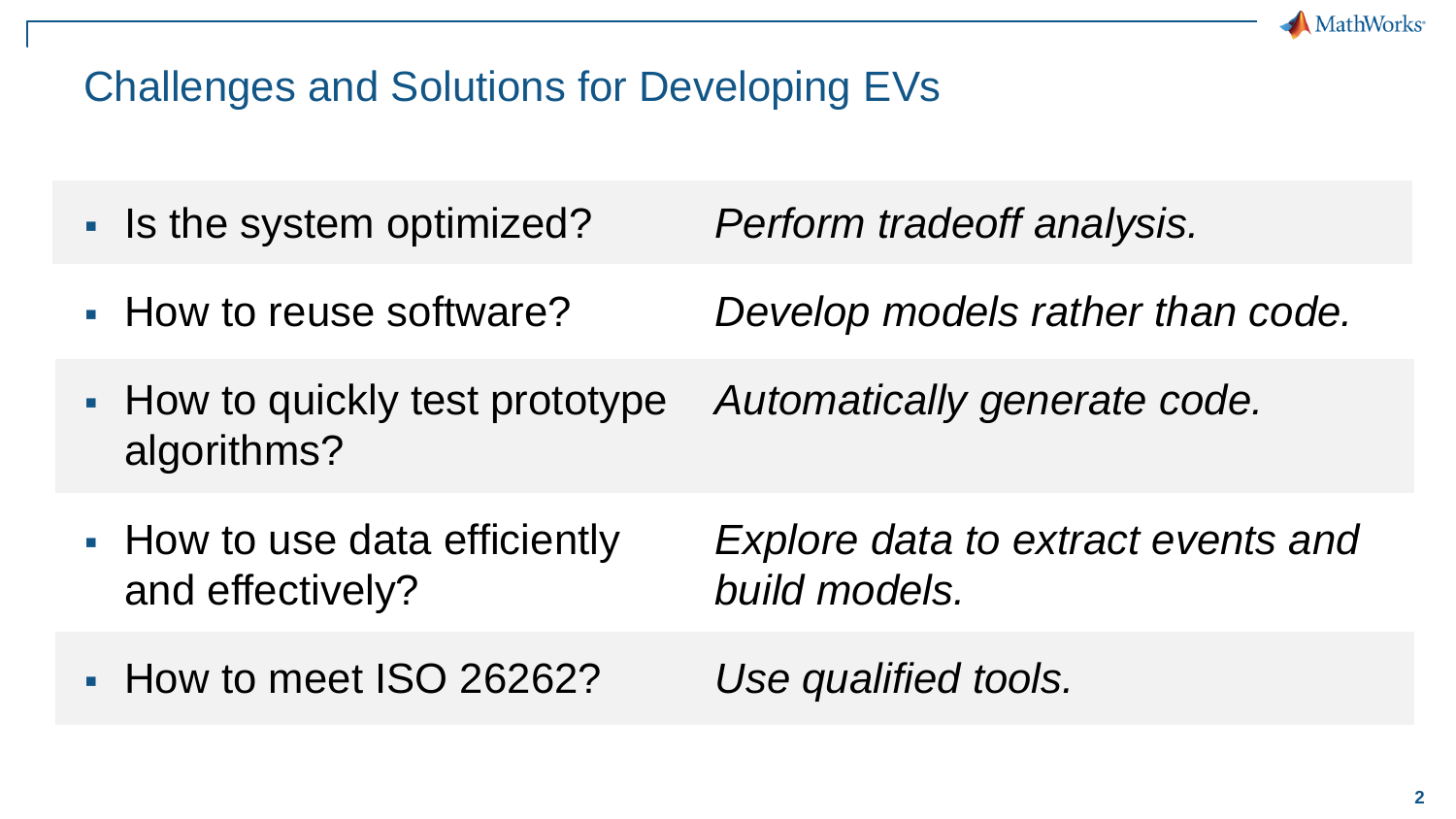## Build Automotive Electrification Technologies with Model-Based Design



**MathWorks**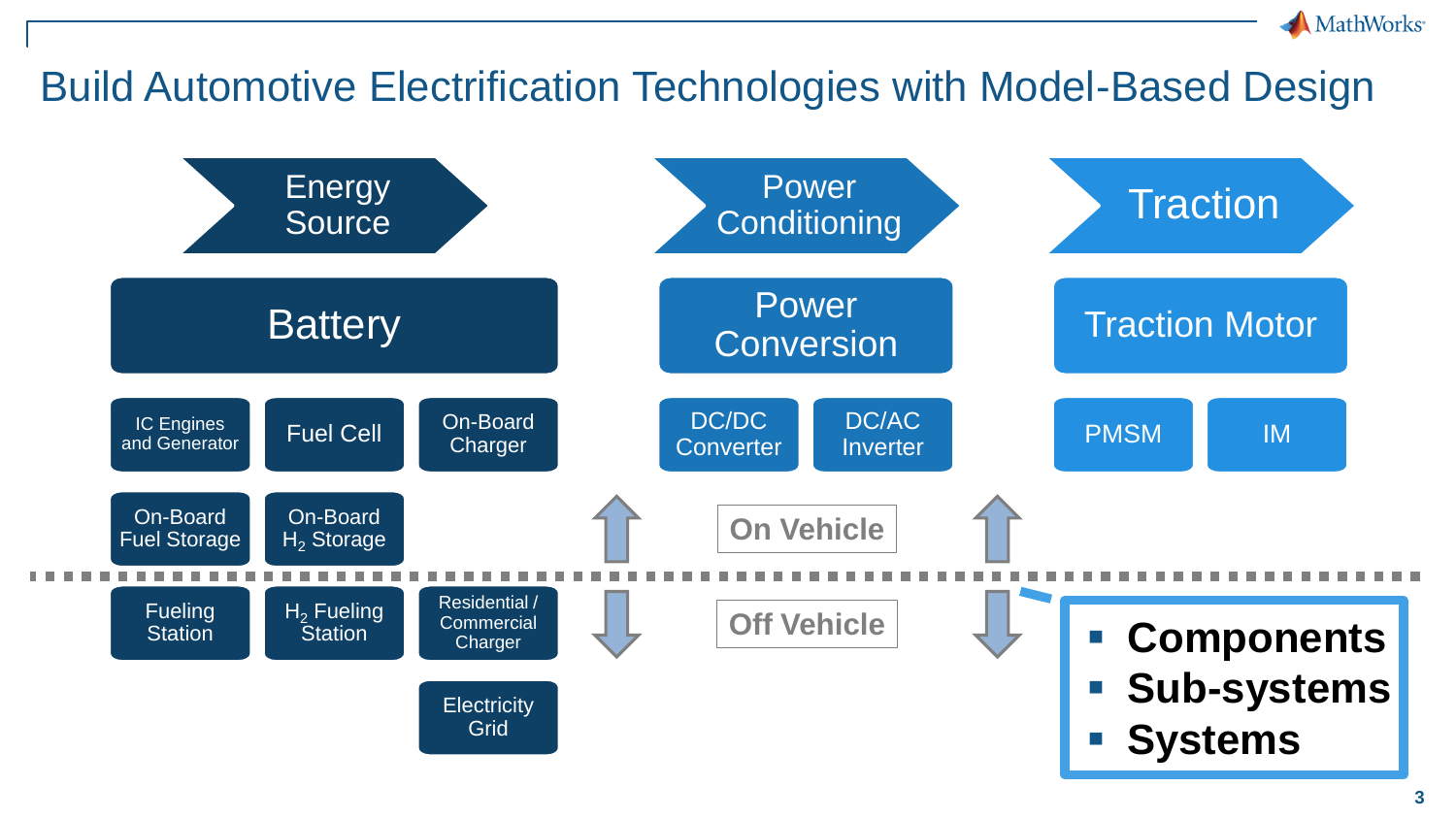

#### Development Process and Areas

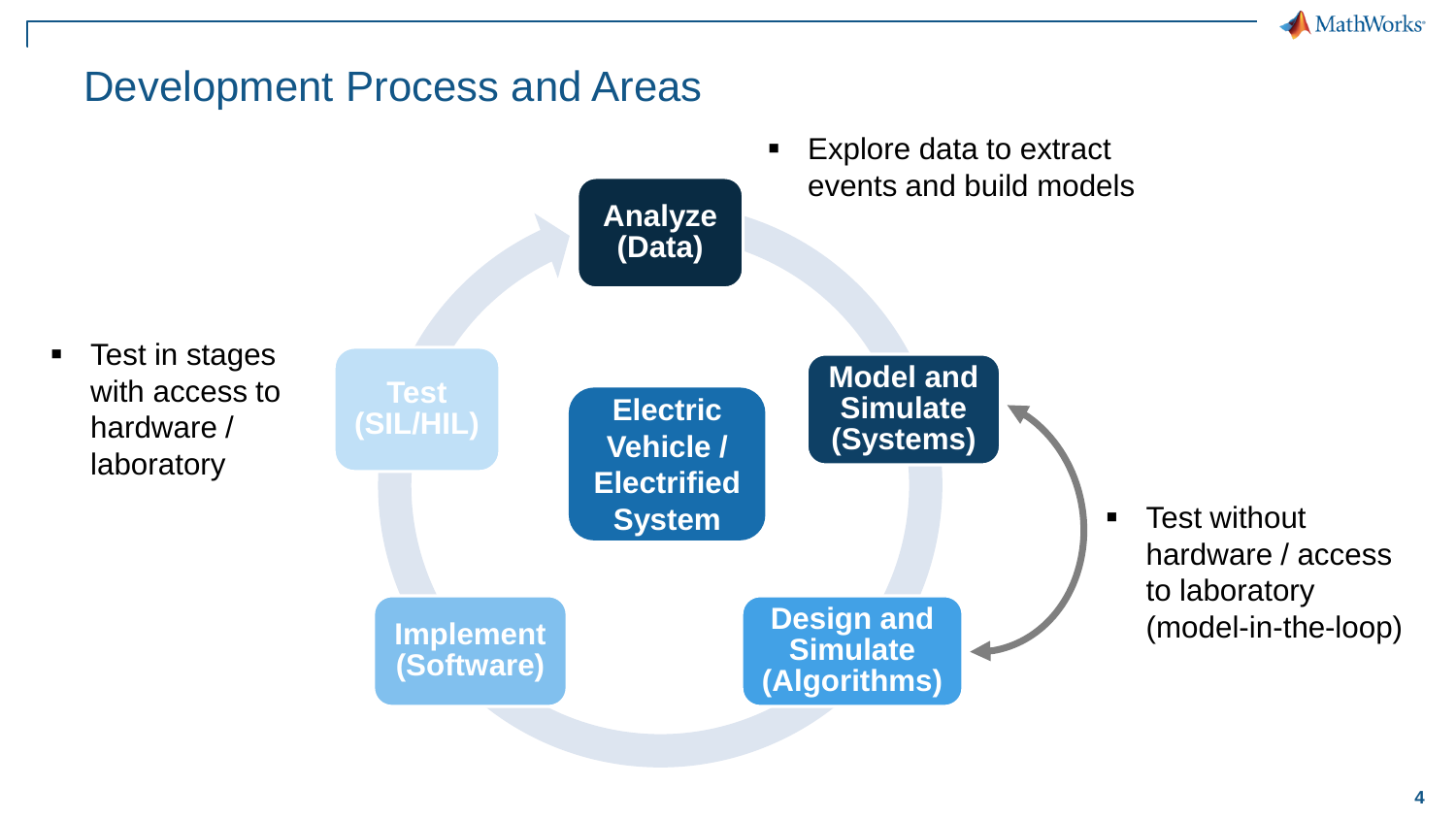

#### Why MathWorks?

**Example 2018** Front-load electrified system development through systematic use of data and models.



Tesla Tells Us How It Keeps **Beating Nearly Everyone in the** Range Game



**GREEN TECHNOLOGY / CONTROL SYSTEMS** Removing Millions of Tons of CO<sub>2</sub> **Emissions at Seaports Each Year** 

[Electrifying Commercial Vehicles with](https://www.mathworks.com/company/mathworks-stories/reducing-commercial-vehicle-emissions-using-hydrogen-fuel-cells.html)  Hydrogen Fuel Cells



AUTOMOTIVE

**Romeo Power** 

Modeling and Simulating Battery [Performance for Design Optimization](https://www.mathworks.com/company/newsletters/articles/modeling-and-simulating-battery-performance-for-design-optimization.html)